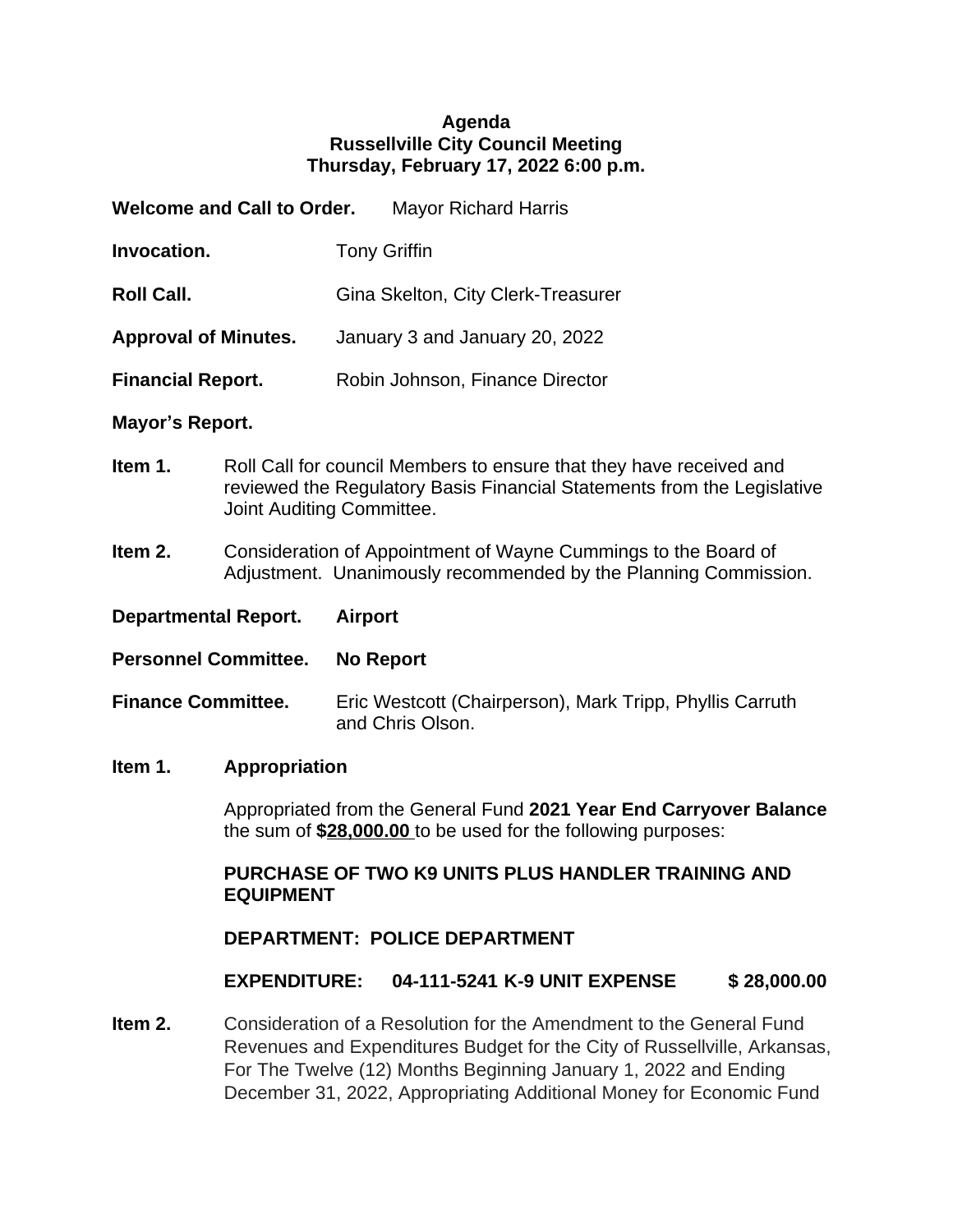26 and For Other Purposes. Submitted by Mayor Harris and Robin Johnson, Finance Director

### **Item 3. Appropriation**

Appropriated from the General Fund 2021 Year End Carryover Balance the sum of **\$13,000.00** to be used for the following purposes:

### **PURCHASE OF CAD PAGING AND CAD WEB MONITORING FOR RFD AND RPD TO IMPROVE CONNECTIVITY TO 911 IN MOBILE UNITS**

**DEPARTMENTS: FIRE DEPARTMENT AND POLICE DEPARTMENT**

**EXPENDITURE: 01-110-5217 SERVICE CONTRACTS \$ 6,500.00 01-111-5217 SERVICE CONTRACTS \$ 6,500.00**

#### **Item 4. Appropriation**

Appropriated from the Fire Contingency Fund and the Fire Insurance Premiums Fund the total sum of **\$349,228.01** to be used for the following purposes:

**Purchase of Live burn Facility for Russellville Fire Department**

**DEPARTMENT: FIRE DEPARTMENT**

*FIRE CONTINGENCY FUNDING*

**EXPENDITURE: 20-110-5510 BUILDING \$87,307.00**

### *FIRE INSURANCE PREMIUMS FUNDING*

### **EXPENDITURE: 21-110-5510 BUILDING \$261,921.01**

**Item 4a.** Consideration of a Resolution Accepting a BID From Fire Training Structures, LLC, to Build a Multi Story Live Burn Facility For The City Authorizing the Mayor and City Clerk to Execute an Agreement With Fire Training Structures, LLC, For The Construction of the Multi Story Live Burn Facility and For Other Purposes. Submitted by the RFD.

#### **Item 5. Appropriation**

Appropriated from the City 2021 General Fund Carryover Balance the sum of **\$2,572.96** to be used for the following purposes:

To be combined with the proceeds from an insurance claim of \$35,675.00 to replace a 2020 Ford Explorer Police Vehicle (Vehicle was totaled in an accident on 01/24/22). Additional funding of \$2,572.96 from the 2021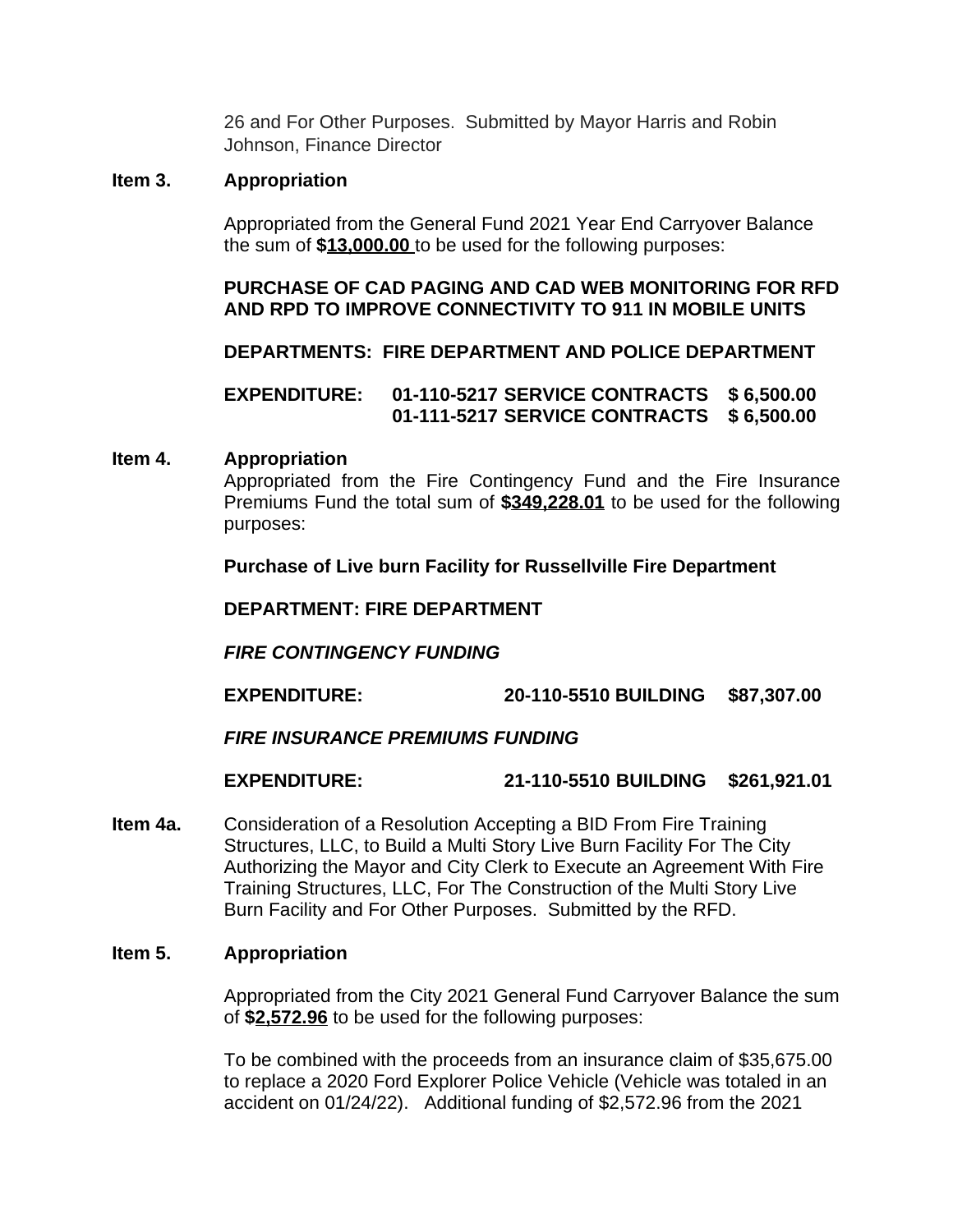Carryover Balance is also required to cover the cost increase. The Replacement Vehicle is a 2022 Ford Hybrid Police Unit Vehicle purchased from the State Contract SP-21-0015 Type HPU 10133946.

### **DEPARTMENT: POLICE DEPARTMENT REVENUE: 04-111-4161 INSURANCE REIMBURSEMENT \$35,675.00 04-111-4171 TRANSFER OF FUNDS**

#### **\$2,572.96**

### **EXPENDITURE: 04-111-5513 VEHICLE \$38,247.96**

**Item 6.** Consideration of an Ordinance Approving and Adopting an Amendment to the Permit fees Related to New Residential Construction for Single Family, Duplex, Triplex, Quadplex or 4 Unit Townhomes for a One (1) Year Period and for Other Purposes. Submitted by Sara Jondahl, City Planner and Trey Smith, City Attorney

#### **Unfinished (Old) Business.**

- **Item 1.** Consideration of an Ordinance Establishing a Public and Private Street Renaming Process and Criteria for the City of Russellville, Arkansas and for Other Purposes. **Third and Final Reading**. Submitted by Trey Smith
- **Item 2.** Consideration of an Ordinance for the Vacation and Abandoning Fourteen (14) Feet of North Cleveland Avenue and Eight (8) Feet Along East "H" Street Along Lots 1 and 12 of Block 101 of the J.L. Shinn Addition for Property Located at 201 East "G" Street in the City of Russellville, Pope County, Arkansas, and for Other Purposes. Submitted by Valley Christian School on behalf of Russellville First Assembly of God. (VAC-1121-000154) Unanimously recommended by the Planning Commission**. Second of Three Readings.**
- **Item 3.** Consideration of an Ordinance Amending the Zoning Code for the City of Russellville, Arkansas, Ordinance No. 1966, and for Other Purposes. Submitted by Donna Andrews. (ZONE-1121-000153) Recommended approval by the Planning Commission by a vote of 5-1 with 1 abstaining. **Tabled at the January 20, 2022 Council Meeting.**
- **Item 3a.** Consideration of an Ordinance Amending the Zoning Code for the City of Russellville, Arkansas, Ordinance No. 1966, and for Other Purposes. Submitted by Donna Andrews. (ZONE-1121-000153) Recommended approval by the Planning Commission by a vote of 5-1 with 1 abstaining.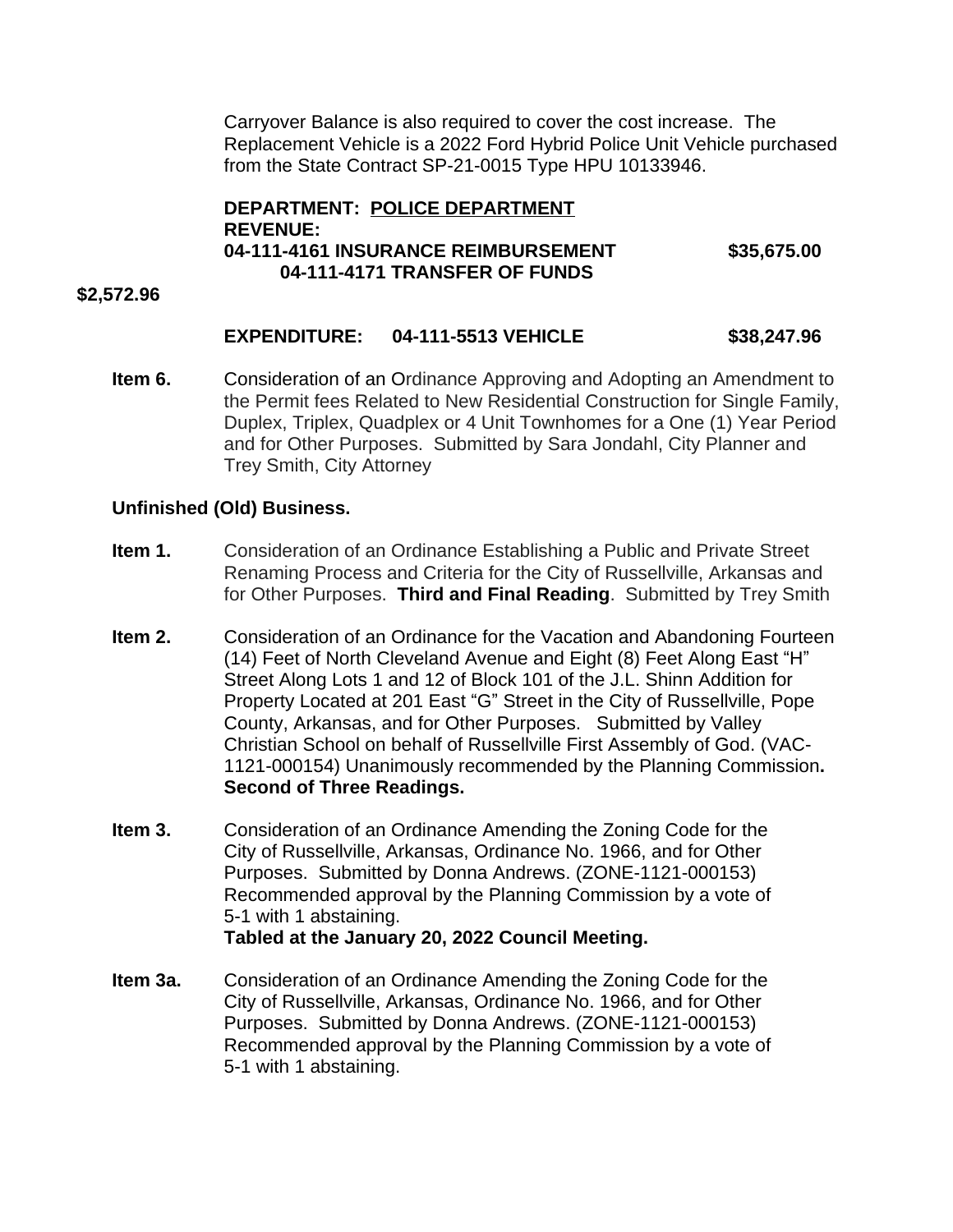#### **Tabled at the January 20, 2022 Council Meeting. New Business.**

- **Item 1.** Consideration of a Resolution Expressing the Willingness of the City of Russellville to Partner with Arkansas Department of Transpiration for the East 4<sup>th</sup> Street Railroad Signal Upgrade Railway Highway Crossing Improvement; and Authorizing the Mayor and City Clerk Treasurer to Enter Into and Sign the Necessary Documents with the Arkansas Department of Transportation for the Project and for Other Purposes. Submitted by Glenn Newman, City Engineer.
- **Item 2.** Consideration of a Resolution to Authorize the Mayor and City Clerk Treasurer to Enter Into an Agreement for Design Engineering Consultant services for the Waterloo Ave. & E. 2nd Street Improvements Project for the City of Russellville, Arkansas and for Other Purposes. Submitted by Glenn Newman, City Engineer.
- **Item 3.** Consideration of a Resolution to Accept a BID for the West Main Place Drainage Improvements Project for the City of Russellville, Arkansas; to Authorize the Mayor and City Clerk Treasurer to Enter Into an Agreement for Said project for the City of Russellville, Arkansas and for Other Purposes. Submitted by Glenn Newman, City Engineer.
- **Item 4.** Consideration of a Resolution to Accept a BID for Parkway Drive-Davis Drive Box Culvert Replacement Drainage Project for the City of Russellville, Arkansas; to Authorize the Mayor and City Clerk Treasurer to Enter Into an Agreement for Said Project for the City of Russellville, Arkansas and for Other Purposes. Submitted by Glenn Newman, City Engineer.
- **Item 5.** Consideration of an Ordinance Revision the PUD Zone of Certain Realty in the City of Russellville, Arkansas and For Other Purposes. Unanimously recommended by the Planning Commission.
- **Item 6.** Consideration of Resolution Granting a Special Use Permit to Operate an Ice Vending Machine at 1301 S Arkansas Ave and for Other Purposes. Submitted by James Mitchener on behalf of Edwin Martinez. (SPUP-0122- 000174) Unanimously recommended by the Planning Commission.
- **Item 7.** Consideration of an Ordinance Approving the Final Plat of Thunderbird Square, a Minor Subdivision and Accepting the Dedication of the Easements to the City of Russellville, Arkansas and For Other Purposes.